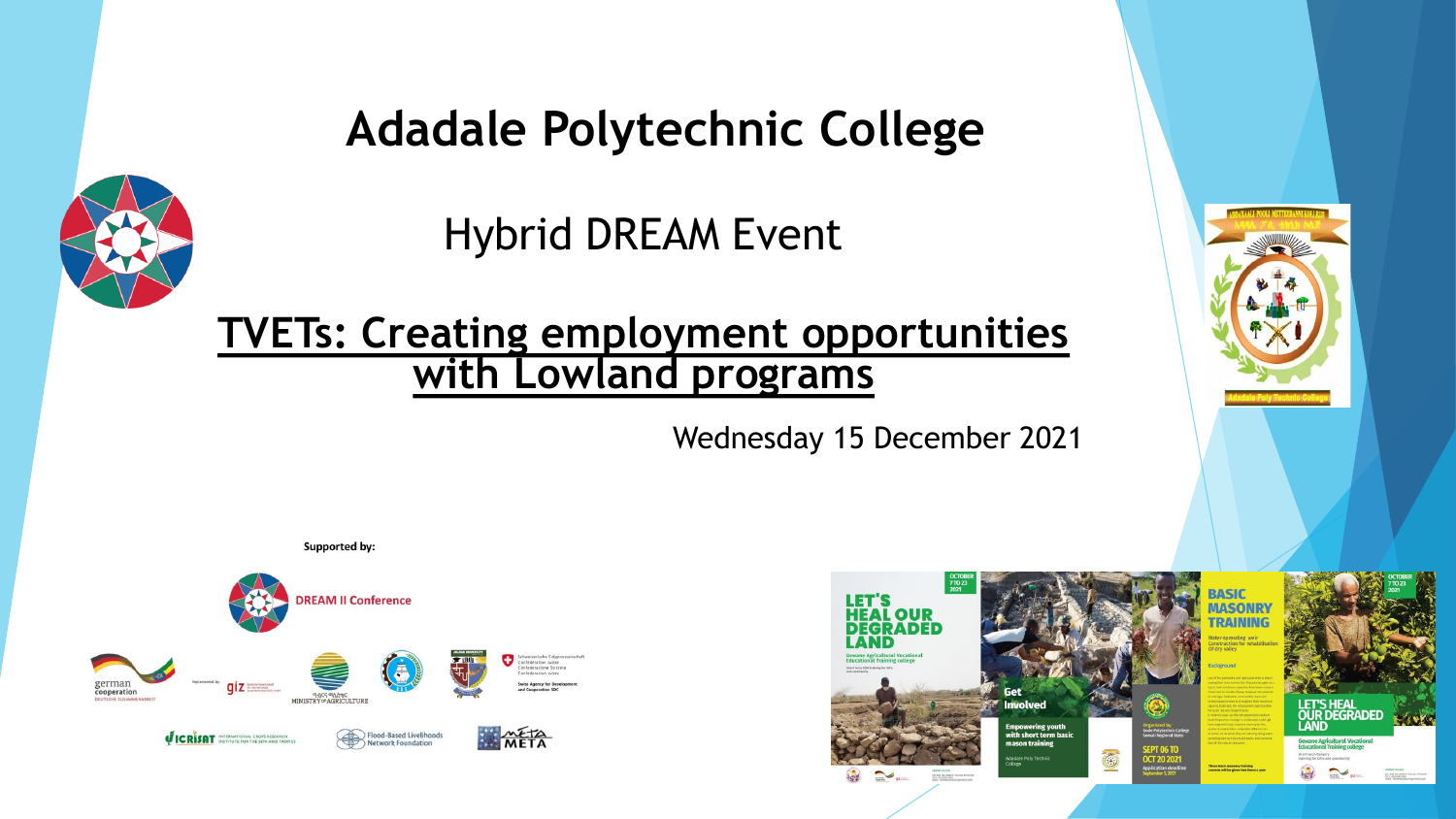# Creating Skill, Business and Job opportunitiv

#### **Contents**

- 1. Overview ongoing training programs: content, enrolment and modality
- 2. Experiences: employment opportunities created
- 3. Experiences: connecting with main lowland programs
- 4. Experiences: connecting with other educational initiatives
- 5. Reflection: strength, weakness, opportunities and threats

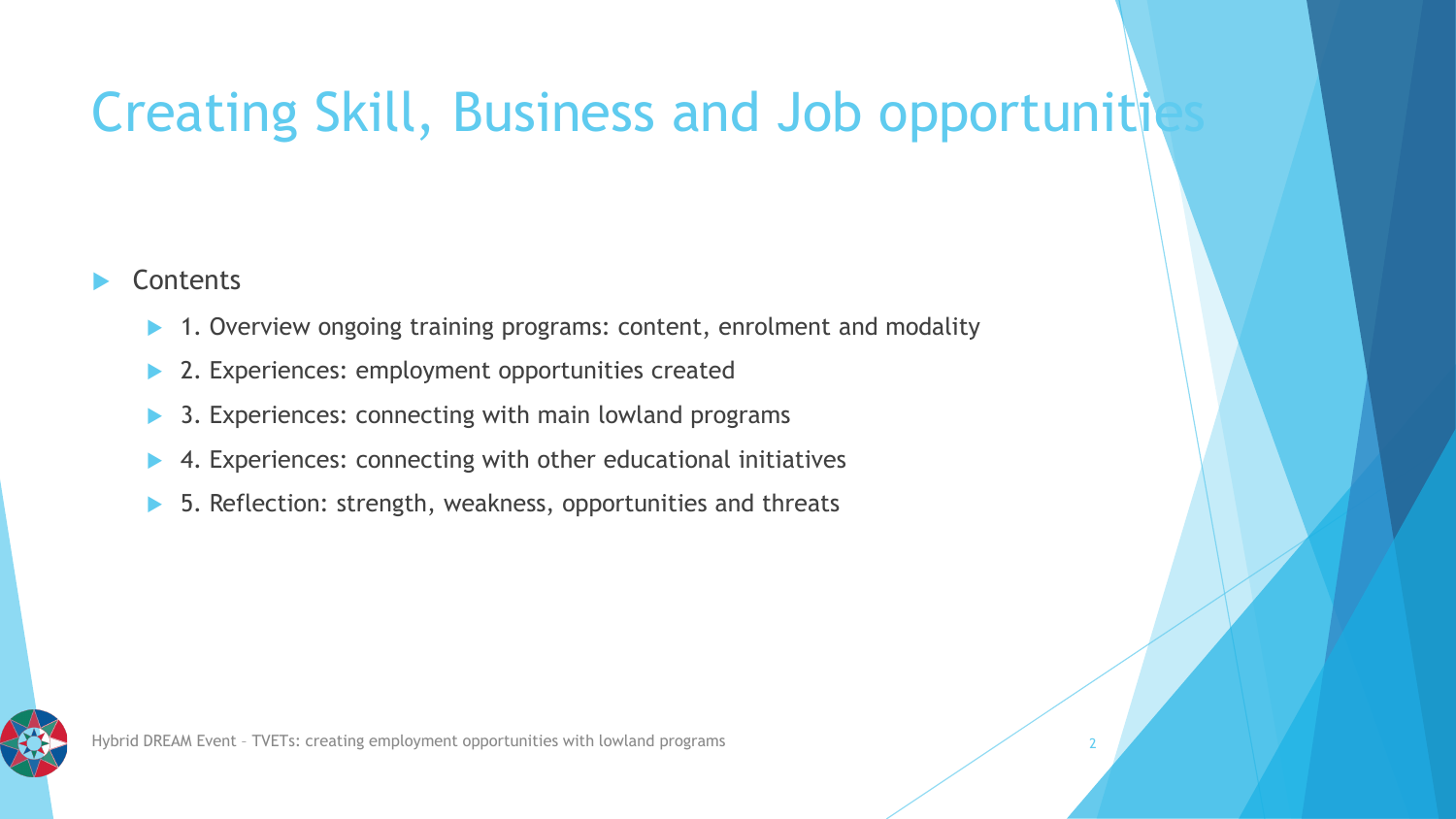## 1. Ongoing training programs: content and enrolment

- Training program : Basic Masonory Training (BMT) against tuition fee per trainee
- The content of the training

| S.n                       | Type of course (competencies)                            | <b>Course code</b>       | <b>Credit</b><br>hours |
|---------------------------|----------------------------------------------------------|--------------------------|------------------------|
|                           | simple<br>Carry out<br>and<br>measurement<br>calculation | <b>EIS BBCW1 02 1118</b> | 10hrs                  |
| $\overline{2}$            | Use construction hand and power tools                    | <b>EIS BBCW1 04 1118</b> | 10hrs                  |
| 3                         | Read and interpret plans & working<br>drawing            | EIS MAS2 03 0518         | 35hrs                  |
| 4                         | Setting out profile set up building work                 | <b>EIS BBCW1 06 1118</b> | 50hrs                  |
| 5                         | Shape natural stone                                      | EIS MAS2 04 0518         | 40hrs                  |
| $6\phantom{1}$            | Laying masonry unit                                      | <b>EIS BBCW1 10 1118</b> | 136hrs                 |
| 7                         | Preparing mix mortar & concrete                          | <b>EIS BBCW1 09 1118</b> | 10hrs                  |
| 8                         | Basic Afar literacy & numeracy skills                    |                          | 55hrs                  |
| <b>Total Credit Hours</b> |                                                          |                          | <b>346 Hrs</b>         |



Hybrid DREAM Event – TVETs: creating employment opportunities with lowland programs 3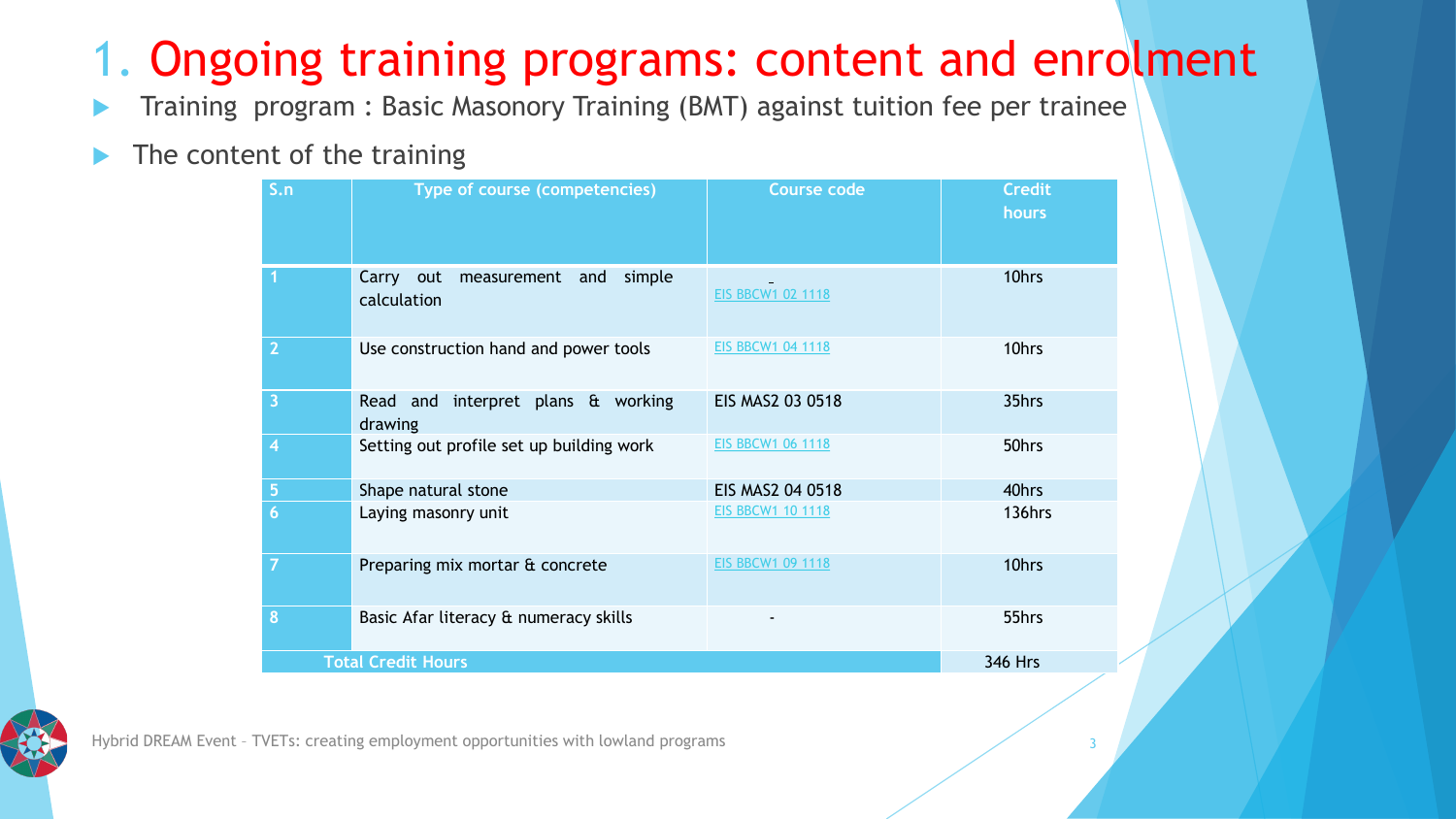## Conti......

- Enrolment : Male 22 and Female 03 Total **35 trainees** participated and completed the course
- Based on 35 trainees, the costs of the overall course are broken down to individual tuition fees
- Each institution, project or program is invited to send trainees against the payment of an indivudal tuition fee

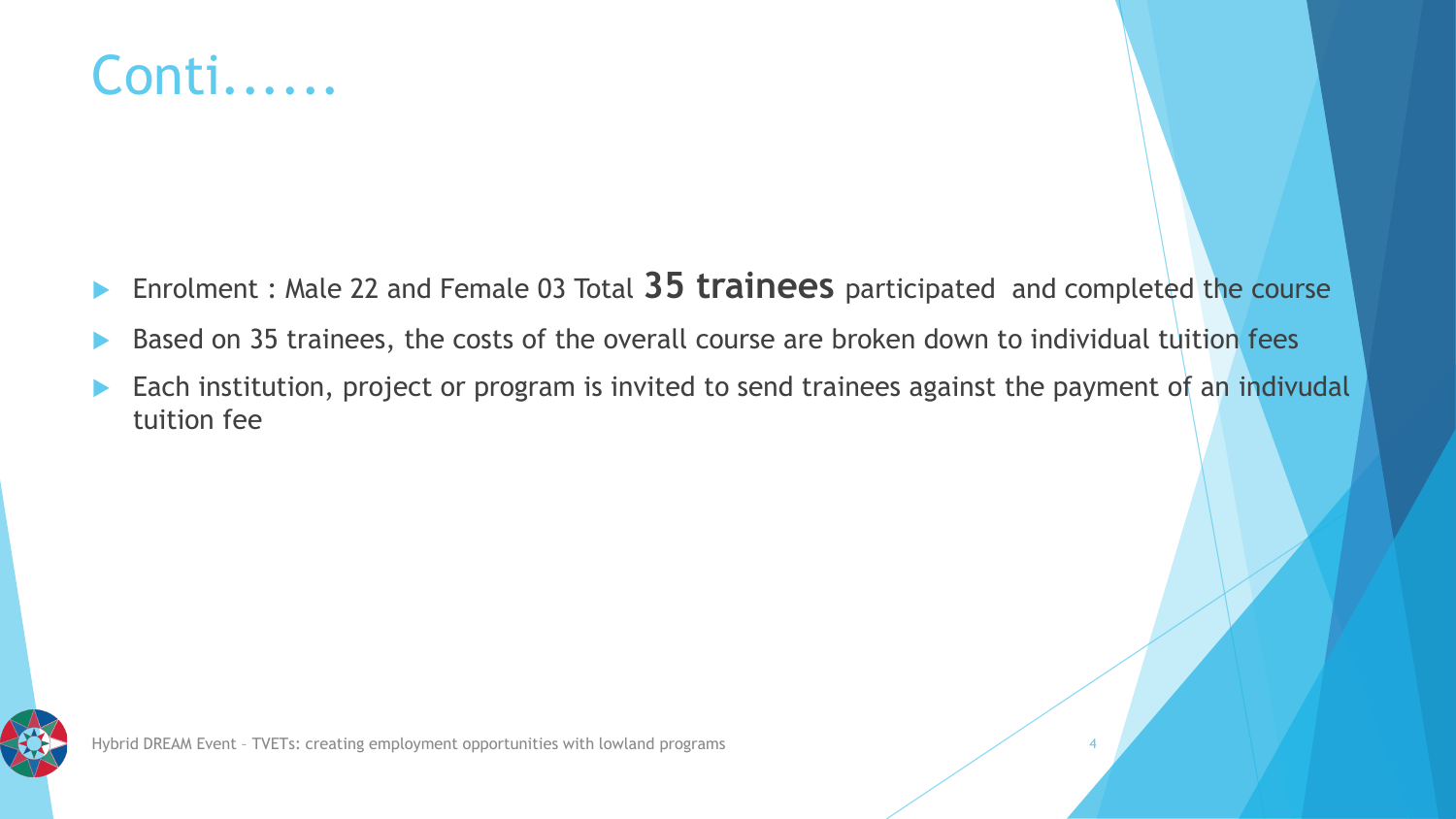# 2. Experiences: employment opportunities

We have already conducted nine rounds of Basic masons training (BMT) in collaboration with GIZ-SDR.

In each round, we trained an average of 35 trainees; a total of 315 graduated

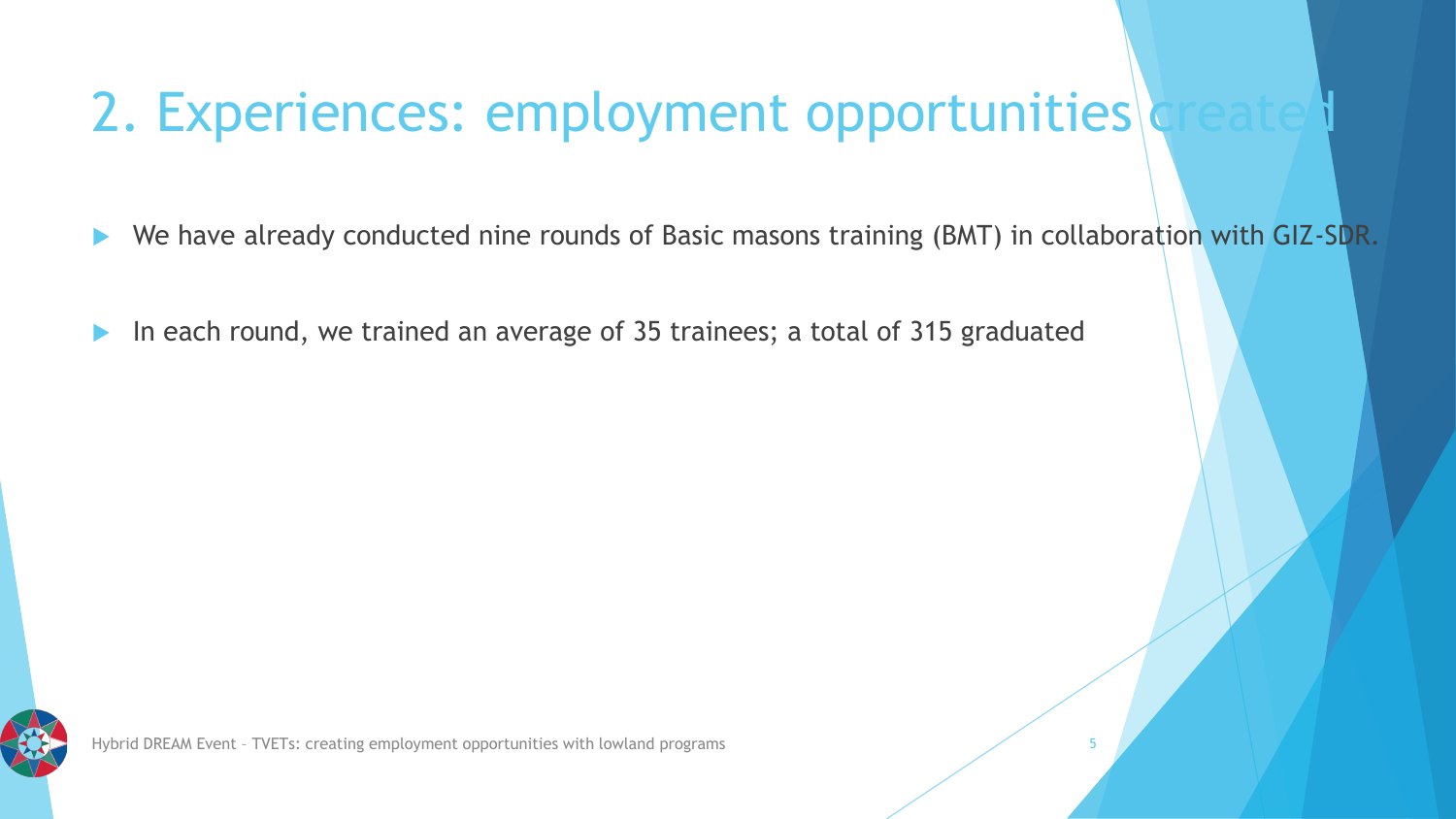#### 3. **Experiences: connecting with main lowland programs**

- We have not been trained in this way before
- The training we gave in the region was like any other Tvets, not in a unique and well-studied way connecting with main lowland programs and integrating into the real needs of the pastoral and agro-pastoral communities for livelihood options
- In this case, we want to be aware of the blessings (in the low land) that we have and look at the training programs that we provide.
- In the low land areas having an opportunities for employment creation with related problems or challenges in Afar such as:
	- **Deforestation**
	- Flood hazard
	- $\checkmark$  Land degradation
	- Soil erosion by wind & water
	- ✓ Overgrazing
	- $\checkmark$  Encroachment (Prosopis juliflora, Parthinium etc
	- Range land degradation etc



Hybrid DREAM Event – TVETs: creating employment opportunities with lowland programs 6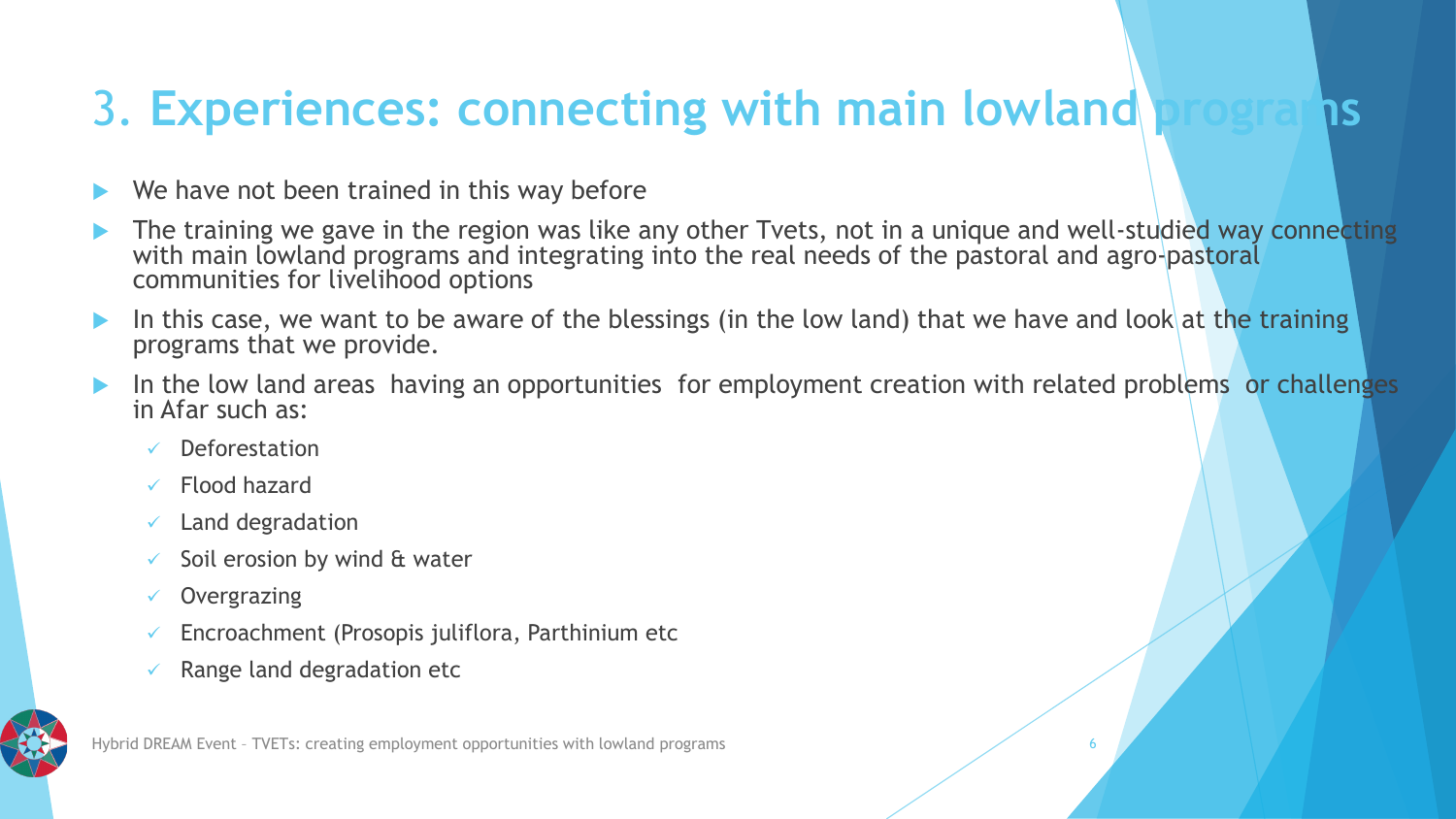# 4. **Experiences: connecting with other educational initiatives**

- We have long–term experience in urban employment opportunities
- We have graduated with a number of short courses on urban employment opportunities with governmental and non-governmental organization.

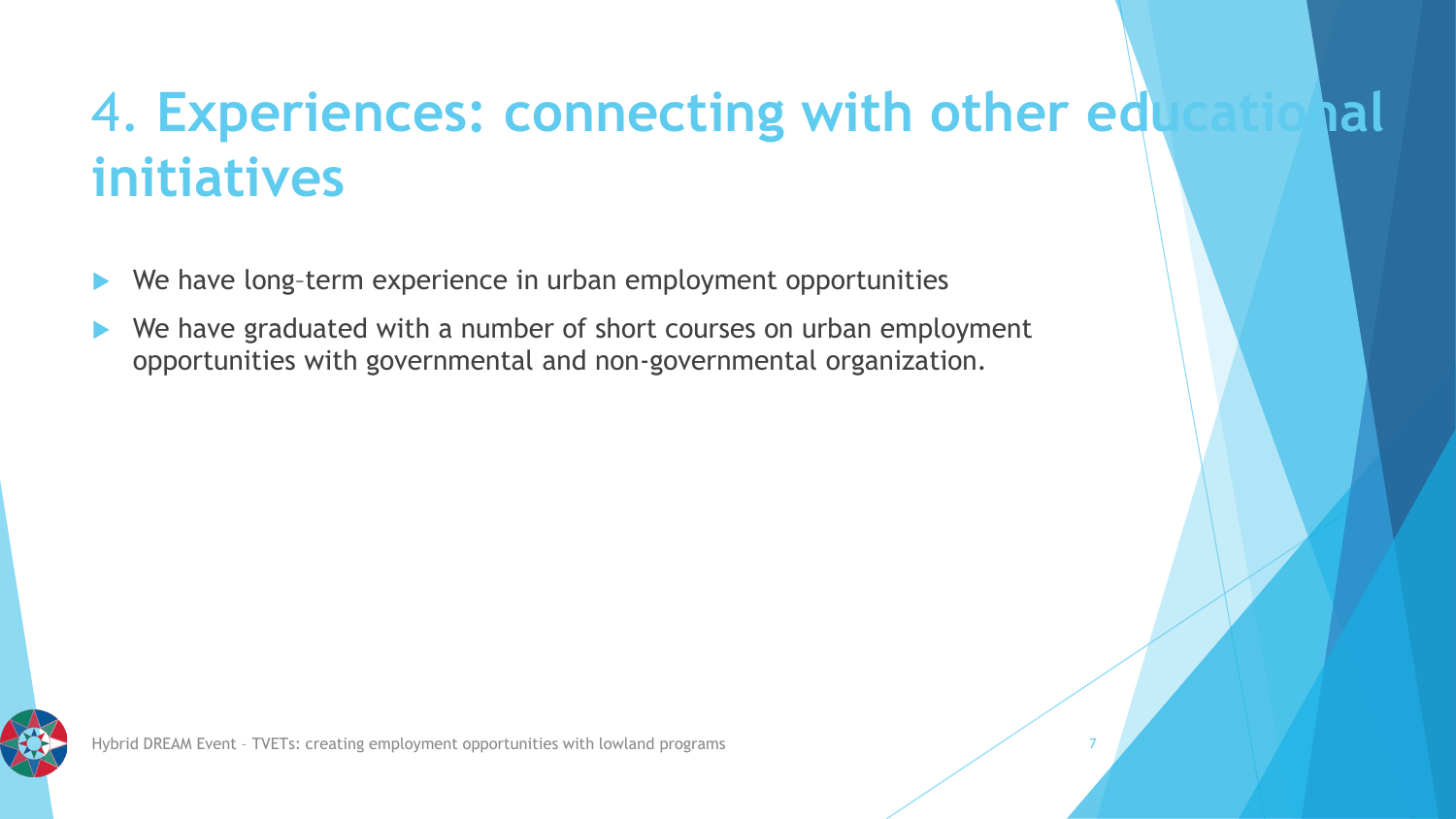#### Conti…….

- $\blacktriangleright$  The types of careers we offer are as follows
	- ✓ Mason work
	- $\checkmark$  Construction finishing work
	- ✓ Kitchen Operation
	- ✓ Hairdressing
	- ✓ Basic Apparel Production
	- $\checkmark$  Cobble stone training
	- ✓ Mobile maintenance
	- $\checkmark$  Basic computer training
	- $\checkmark$  Gypsum work
	- $\checkmark$  House and office furniture making
	- $\checkmark$  Metal work production
	- ✓ Plumbing work
	- $\checkmark$  Painting and plastering work
	- ✓ Office equipment and supply maintenance etc…………….

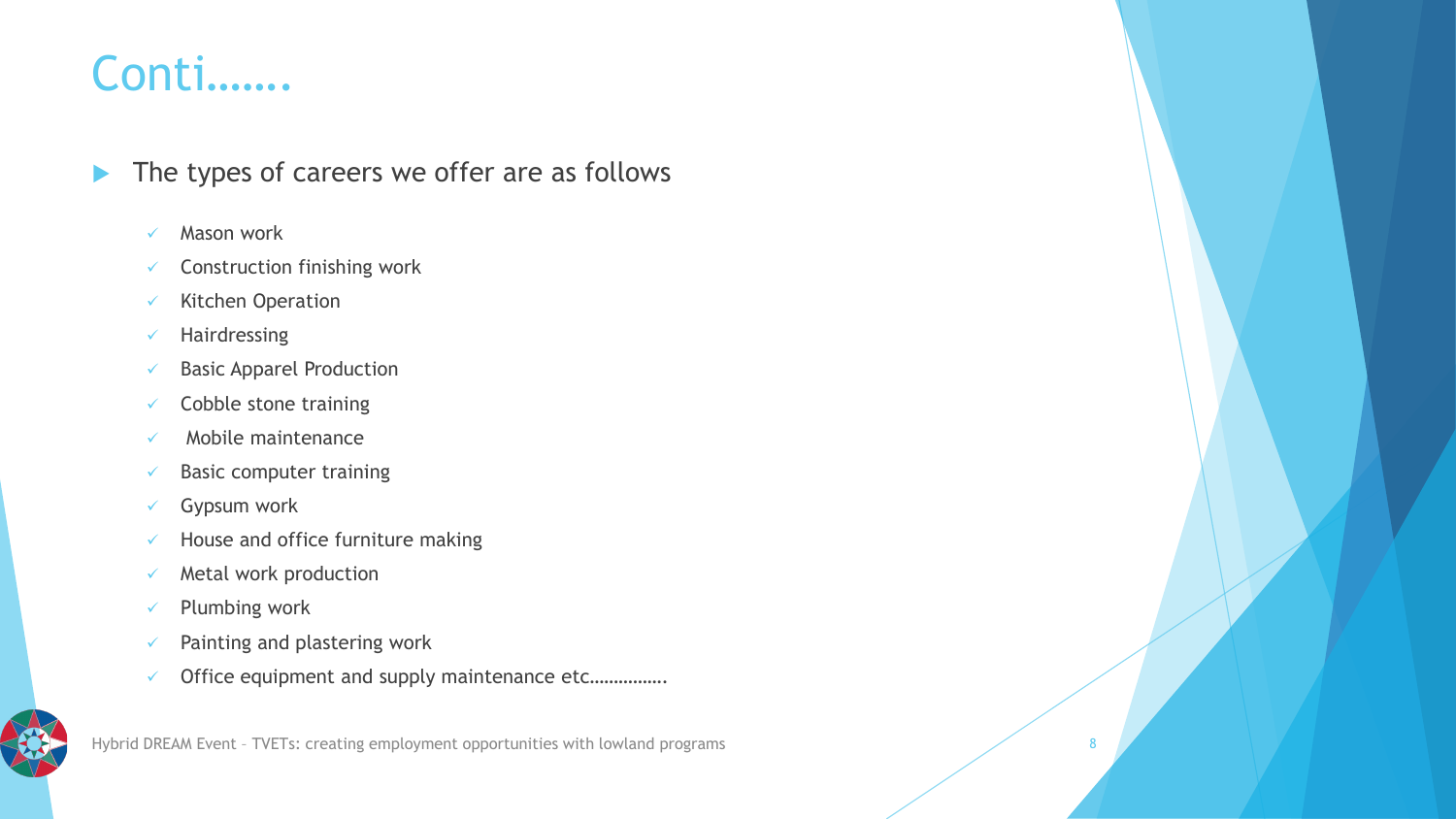## 5. Reflection: strength, weakness, opportunities threats

#### Strength

- What we started with in a new way of training modality is to make ourselves independent
- We can look at ourselves and see our strengths and weaknesses
- We know how to sell ourselves (products and services)
- We now how to identify our environment and its good job opportunities
- It gave us the opportunity to carry out a project
- It also gives experience to others governmental and non-governmental organization



Hybrid DREAM Event – TVETs: creating employment opportunities with lowland programs 9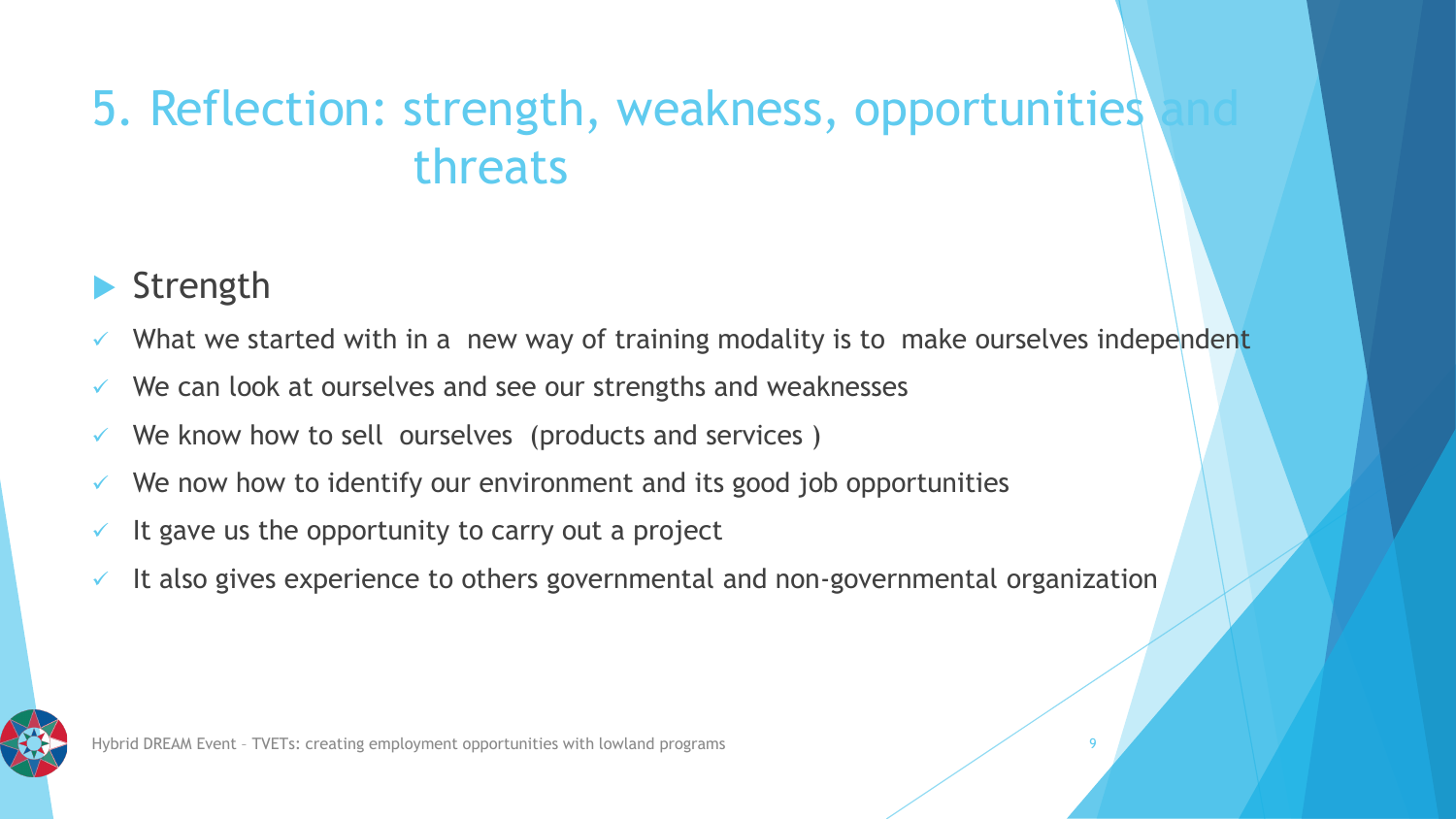# Weakness

- ➢ Security challenge
- ➢ Budget release process
- ➢ Trainees awareness gap
- ➢ Punctuality

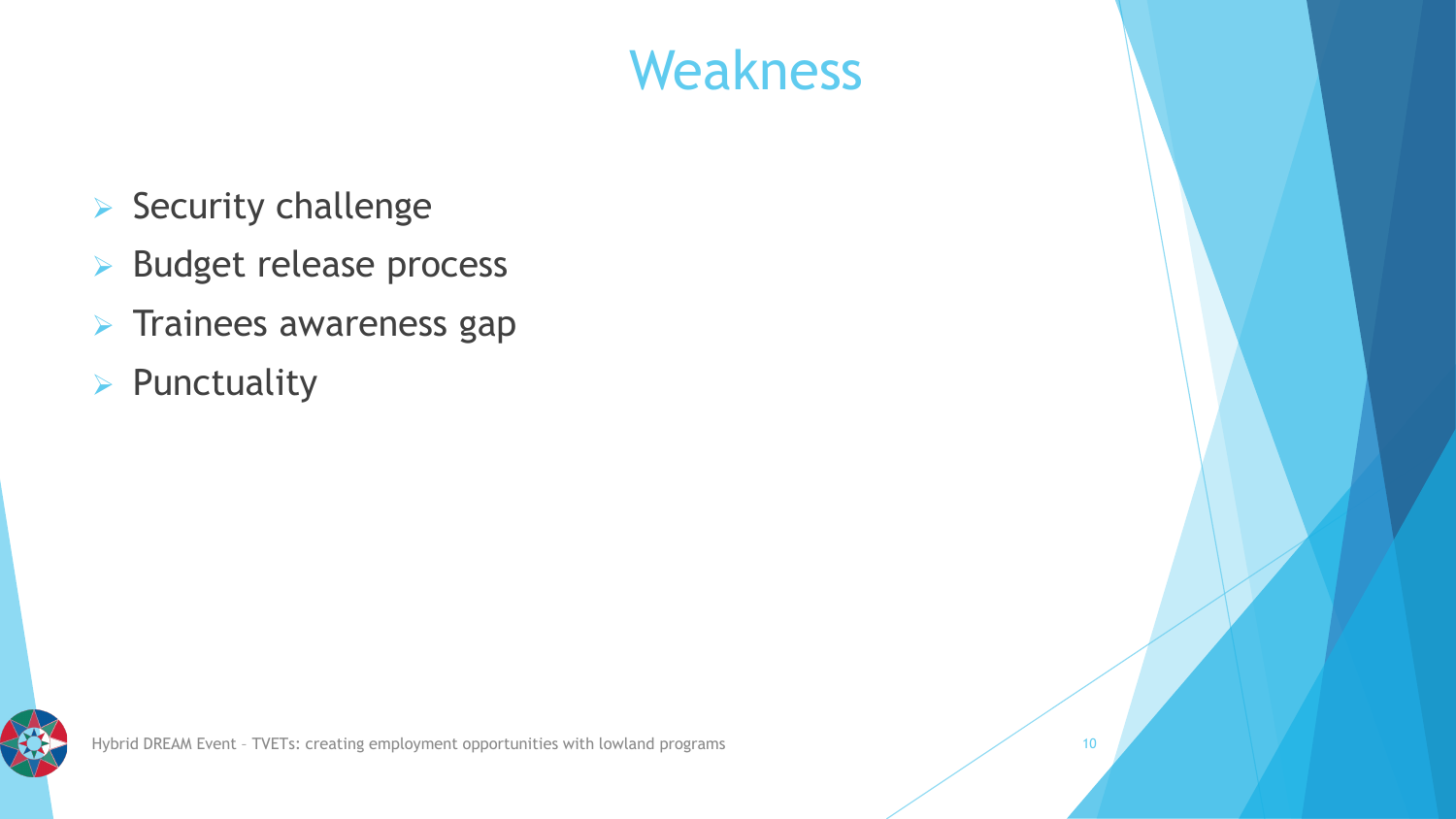# **Threats**

- ➢ Natural disaster in the area like flooding
- ➢ Regional and national security challenges

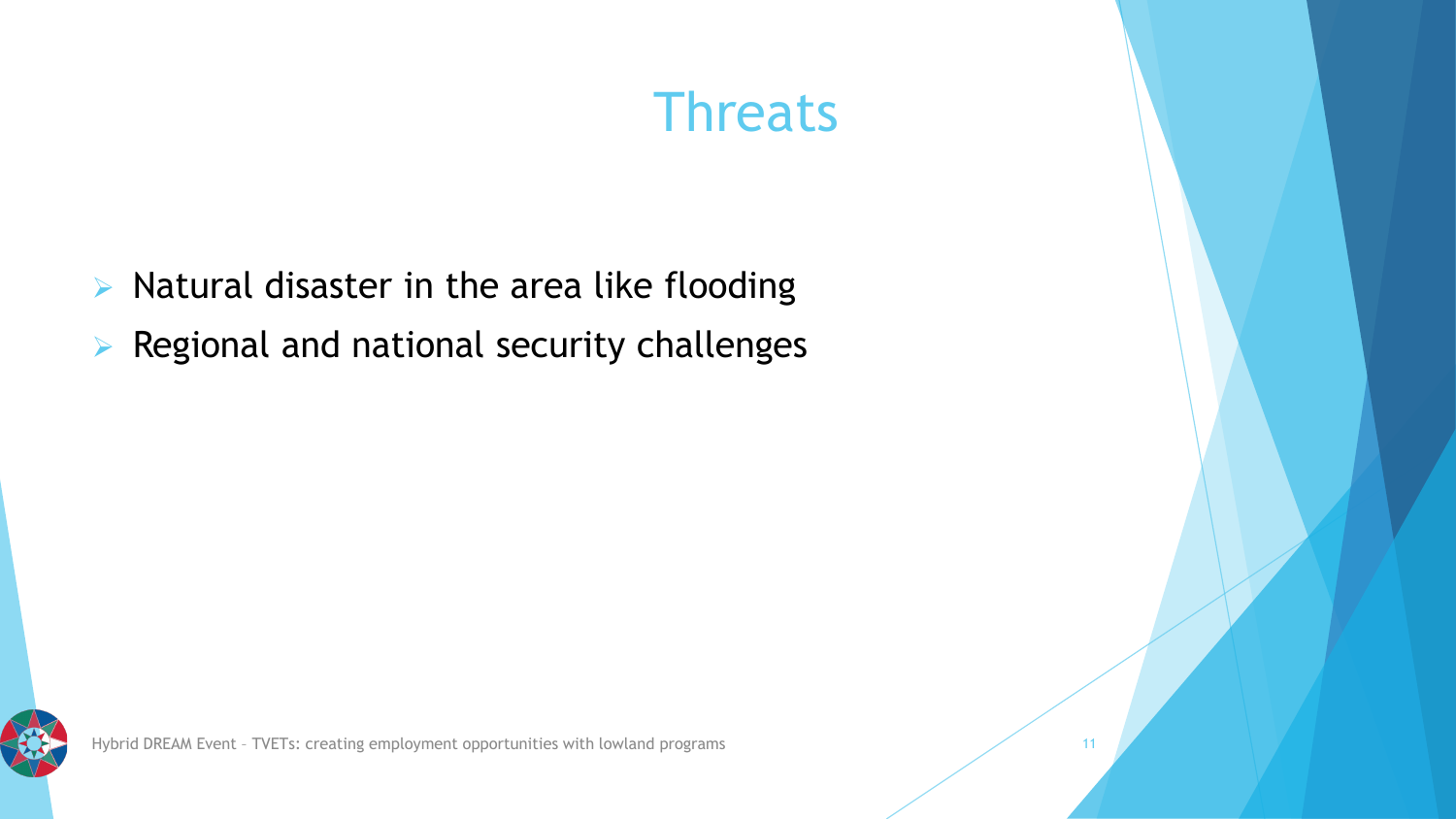#### Cont…..

# **Opportunities**

- $\triangleright$  The first short training course against tuition fee
- ➢ Job opportunity created for part-time consultants and trained trainees
- $\triangleright$  Further development of additional courses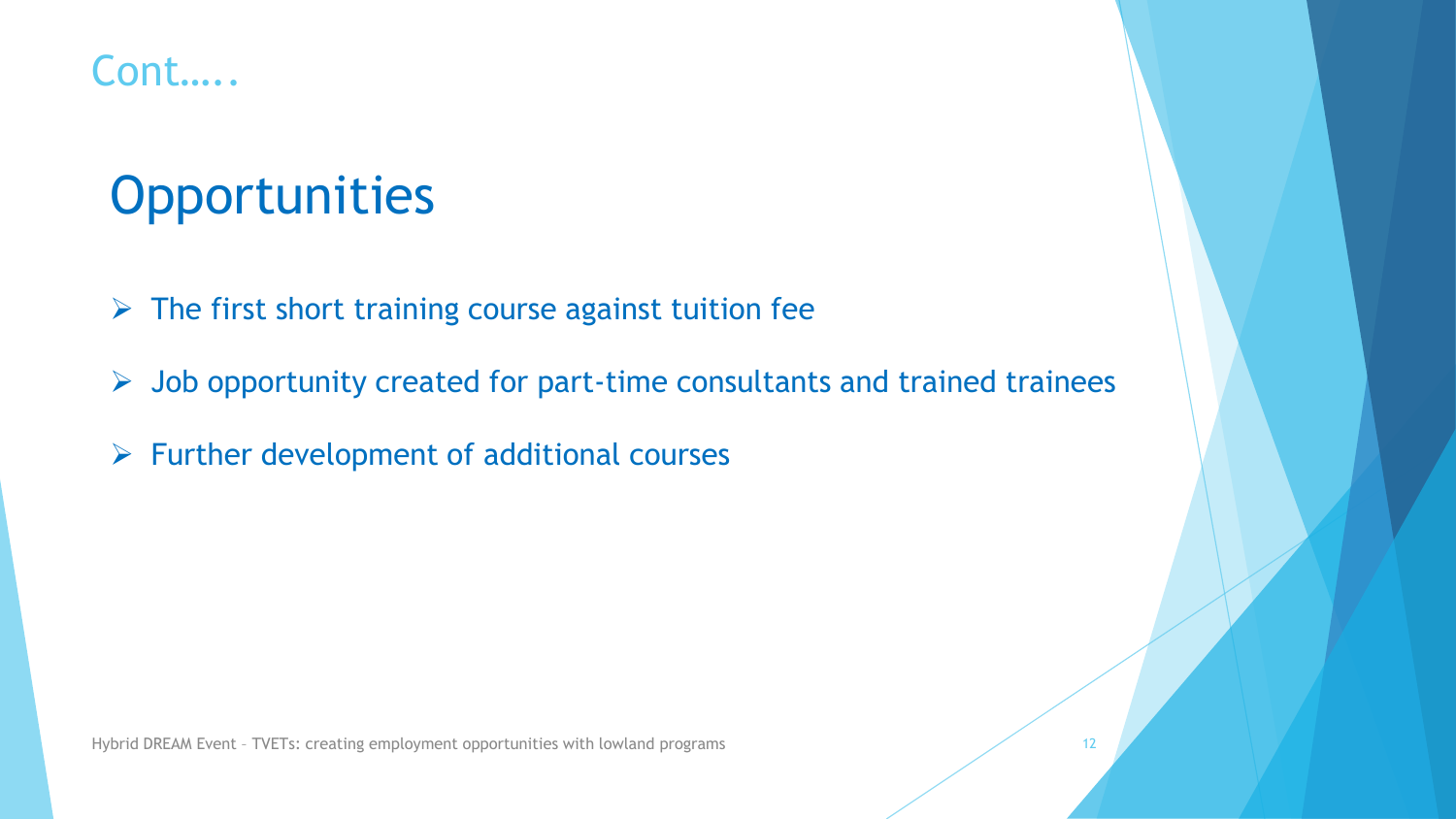## Picture challenges in the low land







Hybrid DREAM Event - TVETs: creating employment opportunities with lowland programs 13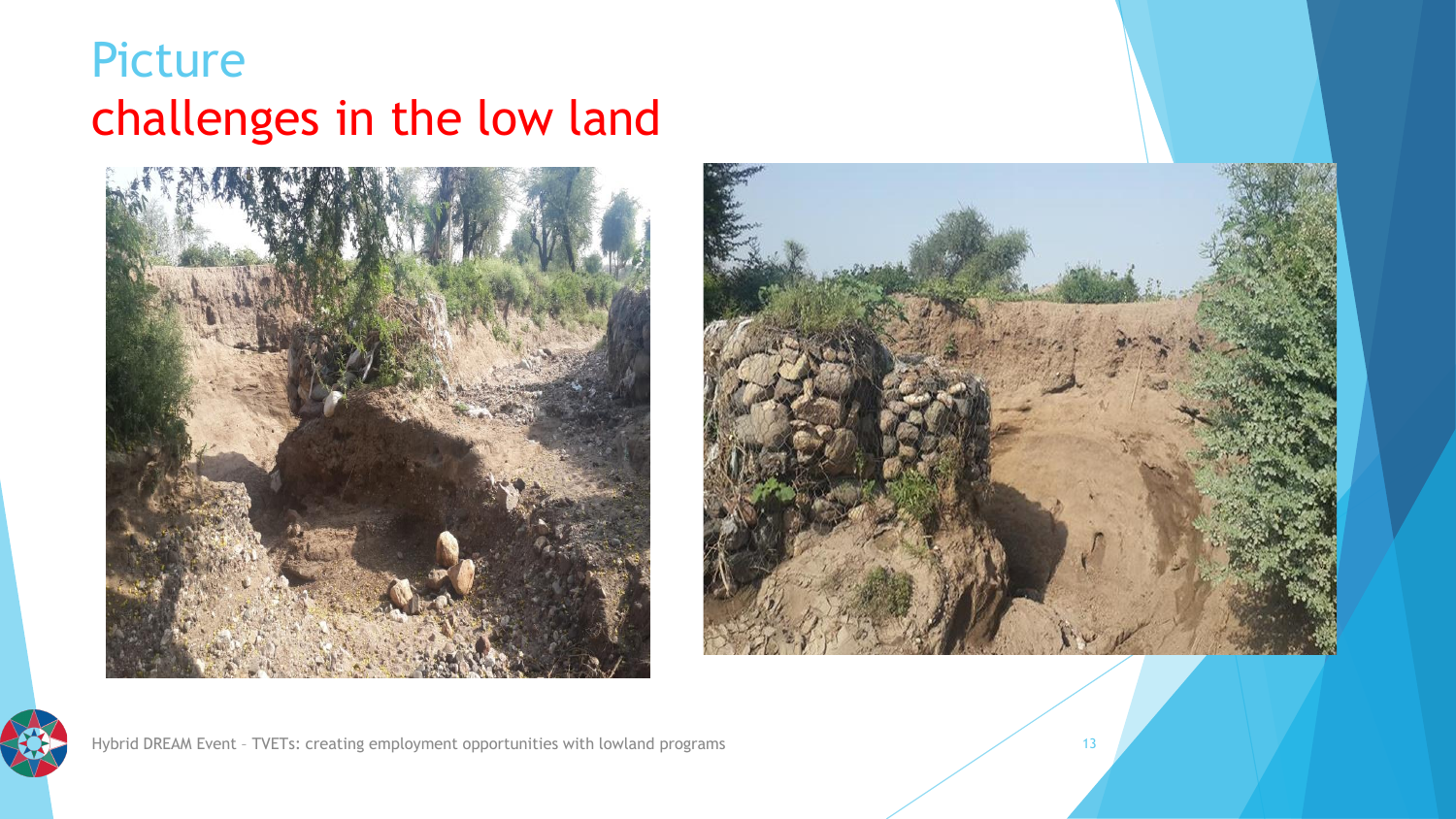#### Cont…..

## **Opportunities**







Hybrid DREAM Event - TVETs: creating employment opportunities with lowland programs 14